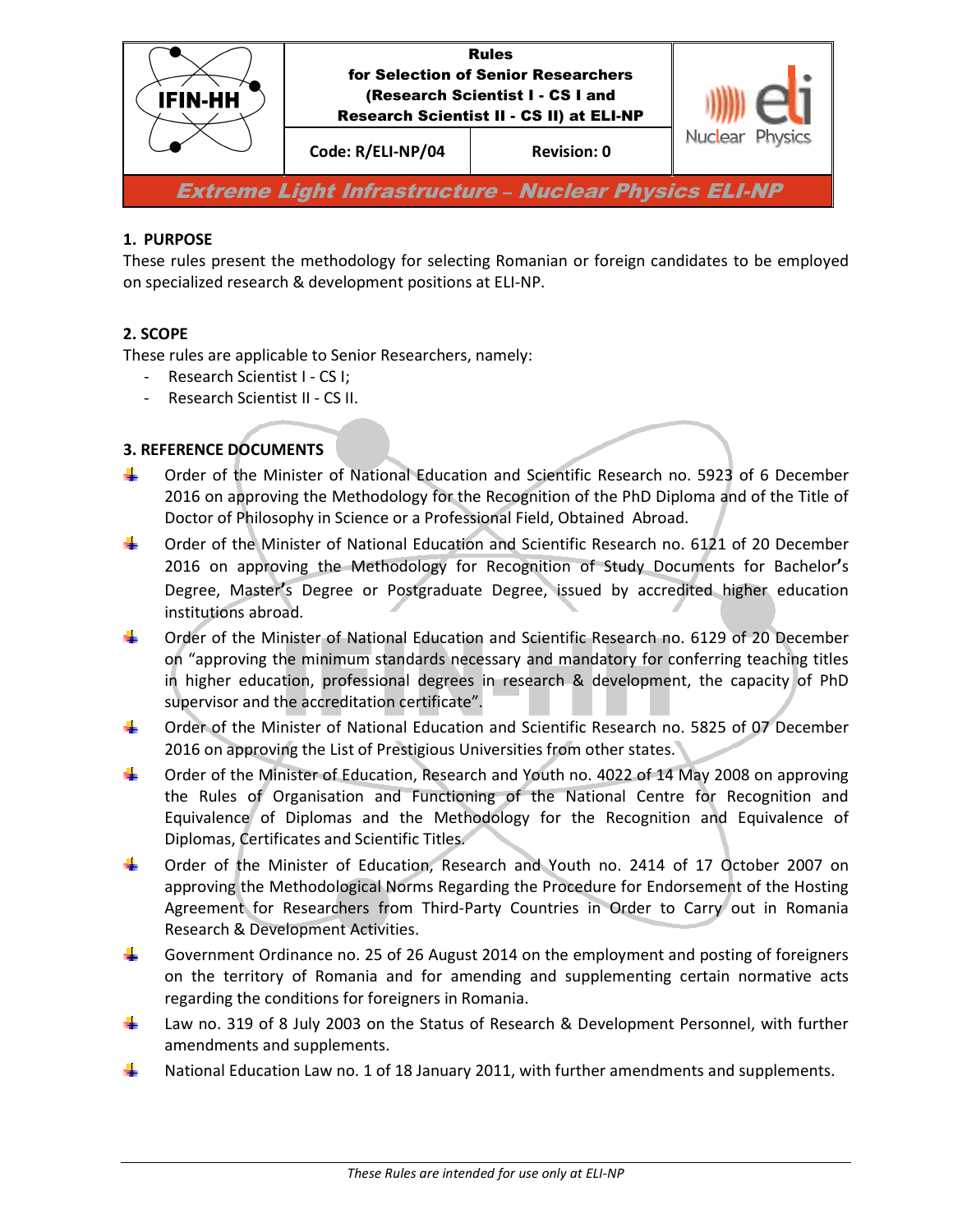

### **4. DEFINITIONS AND ABBREVIATIONS**

#### **4.1 Definitions**

**ELI-NP Project** – investment objective "ELI-NP Research Infrastructure (Extreme Light Infrastructure – Nuclear Physics)".

### **4.2 Abbreviations**

- **IFIN-HH** "Horia Hulubei" National Institute for Research and Development in Physics and Nuclear Engineering
- **ELI-NP** Extreme Light Infrastructure Nuclear Physics

# **5. DESCRIPTION OF THE RULES**

The process for selection of candidates to fill the positions of Senior Researchers (Research Scientist II - CS I and Research Scientist II - CS II) at ELI-NP takes place in the following stages:

### **STAGE I – Pre-Selection Stage**

This stage is intended to verify the way candidates' training and experience are of interest in relation with the job requirements and the integration of their preoccupations and competence in ELI-NP activities and objectives.

In this stage, candidates shall send personally or by proxy to the Human Resources Office, by mail to the address indicated on http://www.eli-np.ro/contact.php or via e-mail at human.resources@elinp.ro , the following documents:

- letter of intent (indicating 5 specialists who can provide references);
- CV, accompanied by activity report;
- list of papers;
- Proof of compliance with the minimum standards imposed by the Order of the Minister of National Education and Scientific Research no. 6129 of 20 December on "approving the minimum standards necessary and mandatory for conferring teaching titles in higher education, professional degrees in research & development, the capacity of PhD supervisor and the accreditation certificate", The fulfilment of these requirements shall be proved by completing the self-assessment form, – in copy (form as per **Annex 3** - *editable*).

The Competition Committee, based on the abovementioned documents decides to admit the candidates for Stage II of the selection process.

The candidates selected must meet at least the minimum mandatory conditions to fill the position, which are presented in **Annex 3 (po.4)**

#### **STAGE II – Interview Stage**

In this stage, candidates shall have an interview with the members of the Committee where they support their experience and preoccupations in the fields of interest of the ELI-NP activity and shall prove their capability to meet job requirements and to contribute to reaching the ELI-NP objectives.

The Competition Committee decides to admit the candidates for the next stages of the selection process.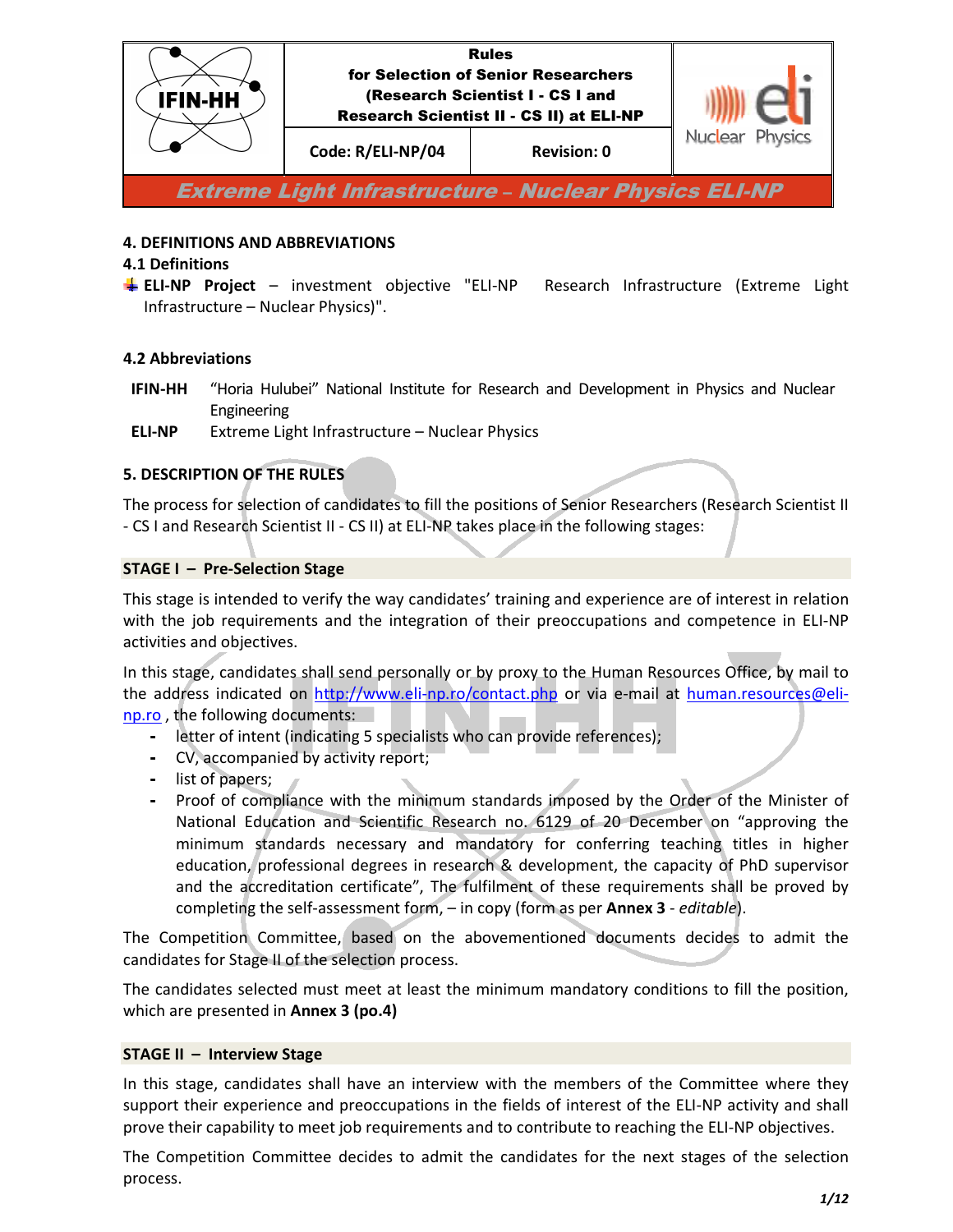

### **STAGE III – Competition Registration Stage**

The competition registration stage consists in the submission of the competition folder personally or by proxy to the Human Resources Office, or by mail to the address indicated on http://www.elinp.ro/contact.php, containing the following required documents, in accordance with the legislation mentioned in these rules under Chap. 3:

- *1)* Candidate's application addressed to IFIN-HH management, whereby requesting registration for the competition to fill the position of Senior Researcher (Research Scientist I/Research Scientist II) – in original (form as per **Annex 1** - *editable*);
- *2)* Application Form (form as per **Annex 2** *editable)*;
- *3)* Proof of compliance with the minimum standards imposed by the Order of the Minister of National Education and Scientific Research no. 6129 of 20 December on "approving the minimum standards necessary and mandatory for conferring teaching titles in higher education, professional degrees in research & development, the capacity of PhD supervisor and the accreditation certificate", The fulfilment of these requirements shall be proved by completing the self-assessment form, – in original (form as per **Annex 3** - *editable*);
- *4)* CV, accompanied by activity report and list of papers, signed by the candidate in original, in Romanian or English;
- *5)* Legalized translation into Romanian or English, of the Employment Record Book or the Employment Certificate/Certificates, from which to result the length of service in research or in higher education and the total employment history; for employers who are Romanian legal persons – extract from the Register of Employees' Records, in original;
- *6)* PhD diploma in legalized copy (for those issued in other language than Romanian, legalized translation into Romanian or English);

*6.1)* For PhD diplomas issued by institutions abroad, candidates shall submit, in accordance with the legal provisions in force, the documents mentioned in the Methodology on the Recognition of the PhD Diploma and of the Title of Doctor of Philosophy (**Annex 4** – *below*).

*7)* Bachelor's diploma/master's diploma accompanied by transcript or equivalent, in legalized copy (for those issued in other language than Romanian, legalized translation into Romanian or English);

> *7.1)* For bachelor's diplomas/master's diplomas issued by institutions abroad, candidates shall submit, in accordance with the legal provisions in force, the documents mentioned in the Methodology on the Recognition of the Bachelor's Diploma/Master's Diploma (**Annex 5** – *below*).

- *8)* Baccalaureate diploma or equivalent in legalized copy (for those issued in other language than Romanian, legalized translation into Romanian or English);
- *9)* Birth certificate and marriage certificate, in legalized copy (for those issued in other language than Romanian, legalized translation into Romanian or English), *only in case of name change*;
- *10)* Copy of the identity document/passport;
- 11) Declaration of liability, in original, completed according to the instructions and the model in **Annex 6** - *editable*.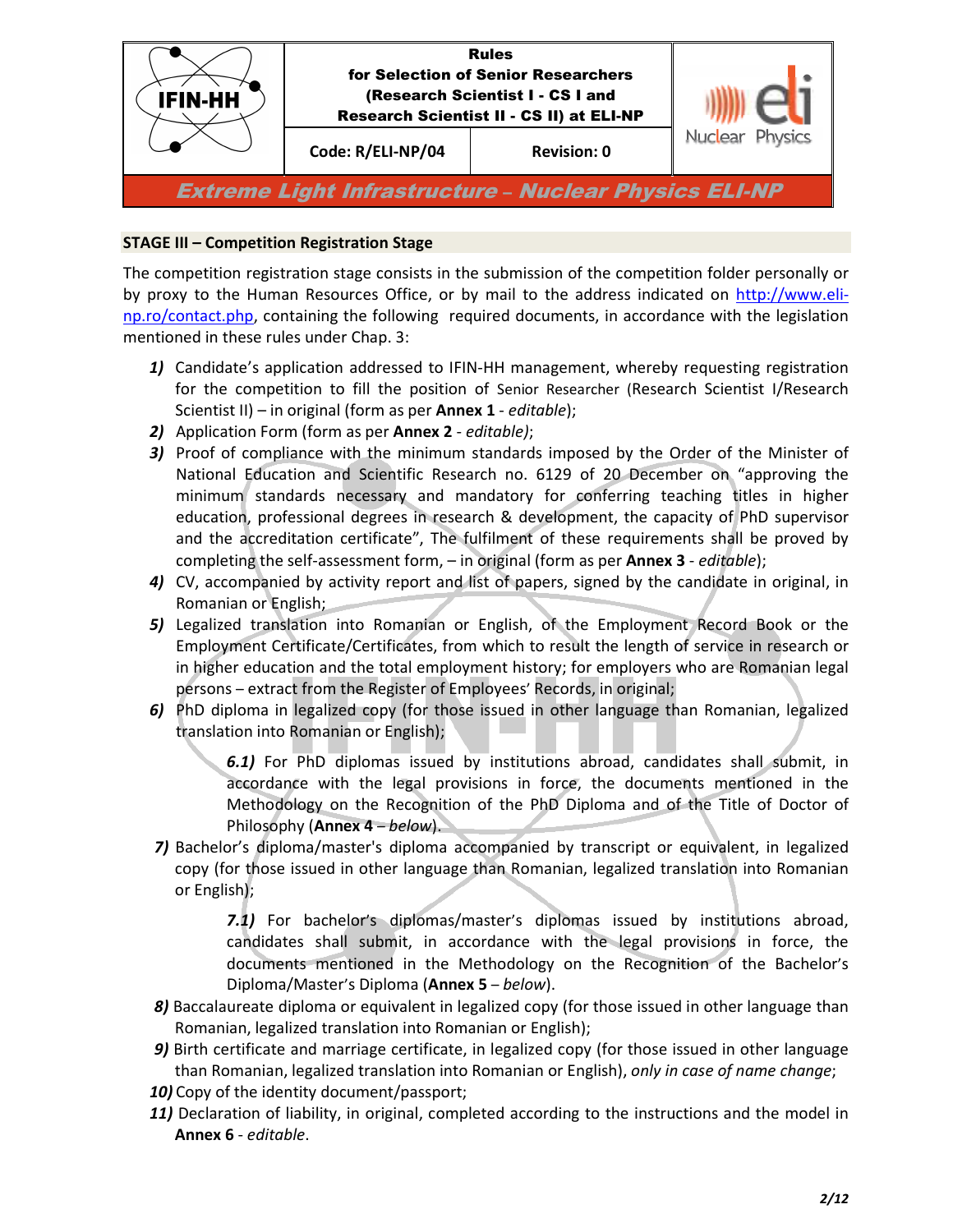

The competition folder shall be submitted within maximum 30 calendar days from publication of the competition announcement.

# **STAGE IV – Stage for Analysis of Competition Folders and Evaluation of Candidates**' **Professional Performances**

The analysis of competition folders and the evaluation of candidates' professional performances within the competition for employment on the position of Senior Researcher at ELI-NP (Research Scientist I/Research Scientist II shall be conducted by the Competition Committee formed according to Law no. 319/2003 on the Status of Research and Development Staff.

Upon candidates' evaluation the total maximum score which may be obtained by a candidate is 100 points, by relating to the following criteria:

- Previous experience in fields relevant to ELI-NP and professional recognition: 50
- Understanding of the tasks of the position applied for: 50

The admission for the position of Senior Researcher at ELI-NP (Research Scientist I/Research Scientist II) shall be made in the descending order of the scores obtained.

The candidates who obtained a score below 70 points shall not be admitted.

The grade admitted/rejected for the position of Senior Researcher at ELI-NP (Research Scientist I/Research Scientist II) shall be communicated to each candidate.

**STATISTICS** 

# **STAGE V – Employment of Candidates Declared ADMITTED**

After the end of the competition at institute level the competition folders shall be submitted by the employer (IFIN-HH) to the National Committee for Certification of Academic Degrees, Diplomas and Certificates (CNATDCU) for conferring the professional degree of Research Scientist I (CS I) or Research Scientist II (CS II).

The employment of admitted candidates shall be made after they are awarded by Minister Order the scientific title of Research Scientist I / Research Scientist II and after submission of the documents regarding the right to stay and work in Romania and fulfilment of the legal formalities in this respect (**Annex 7** - *below*).

#### **6. FORMS/ANNEXES**

- $\frac{1}{2}$  Annex 1 Request.
- $\frac{1}{2}$  **Annex 2** Application Form.
- **Annex 3** Minimum standards required for conferring professional degrees.
- **Annex 4** Methodology on the Recognition of the PhD Diploma and of the Title of Doctor of Philosophy (Operational Procedure code PO-IFIN-02).
- **Annex 5** Methodology on the Recognition of the Bachelor's Diploma/Master's Diploma (Operational Procedure code PO-IFIN-03).
- **Annex 6** Declaration of Liability.
- **Annex 7** Obtaining the Employment Permit for Romania and/or the Hosting Agreement for non-EU citizens.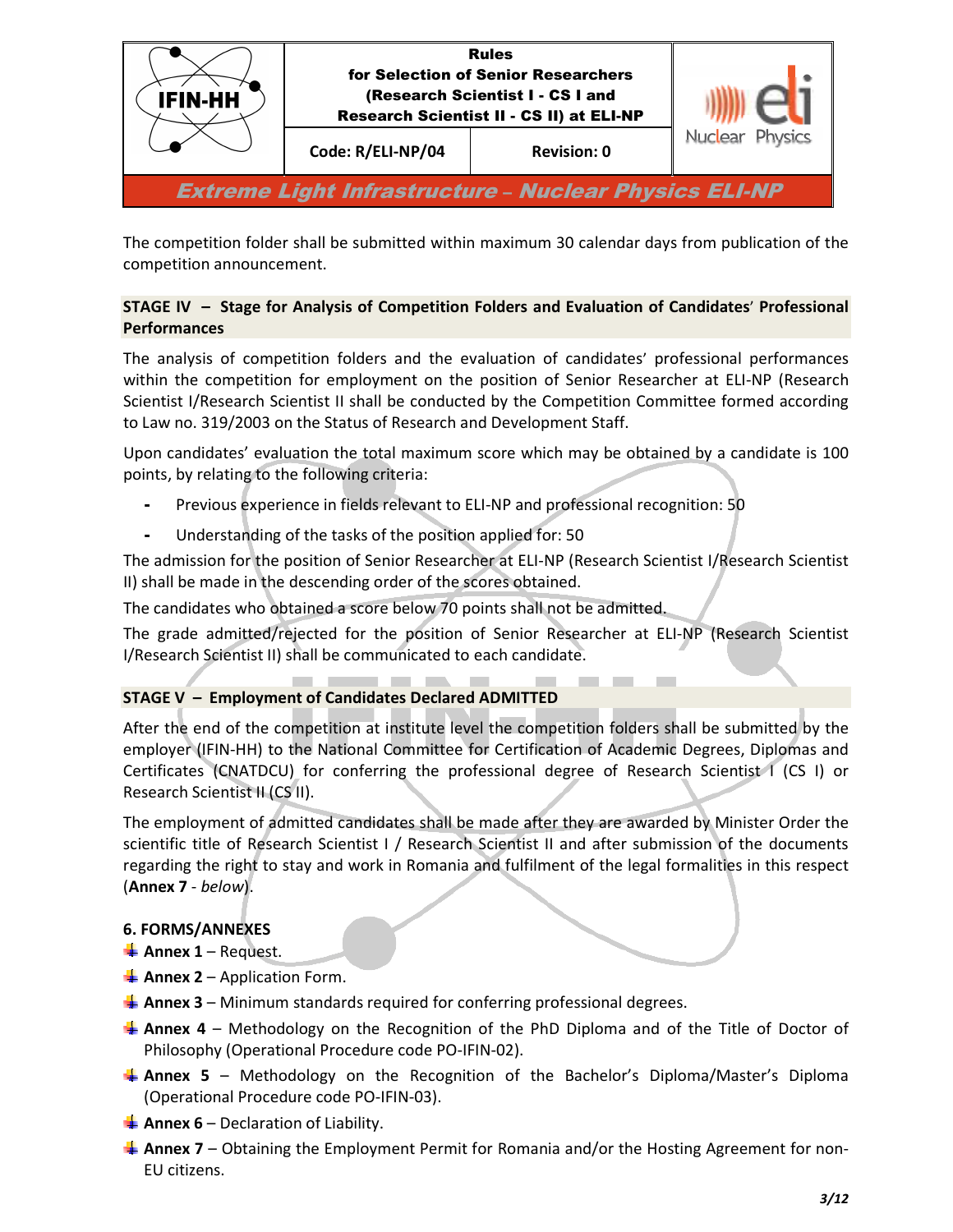

# **REQUEST**

# TO THE MANAGEMENT OF HORIA HULUBEI NATIONAL INSTITUTE FOR RESEARCH AND DEVELOPMENT IN PHYSICS AND NUCLEAR ENGINEERING (IFIN-HH)

DEAR DIRECTOR GENERAL,

I, the undersigned ......................................., ............................ citizen, residing in .................................., identified with ........................................., hereby kindly request my registration for the competition to fill the position of Research Scientist \*..... .

l

Applicant's Surname First Name ............... Signature ...................................

Ì *\* To be completed with degree I or degree II*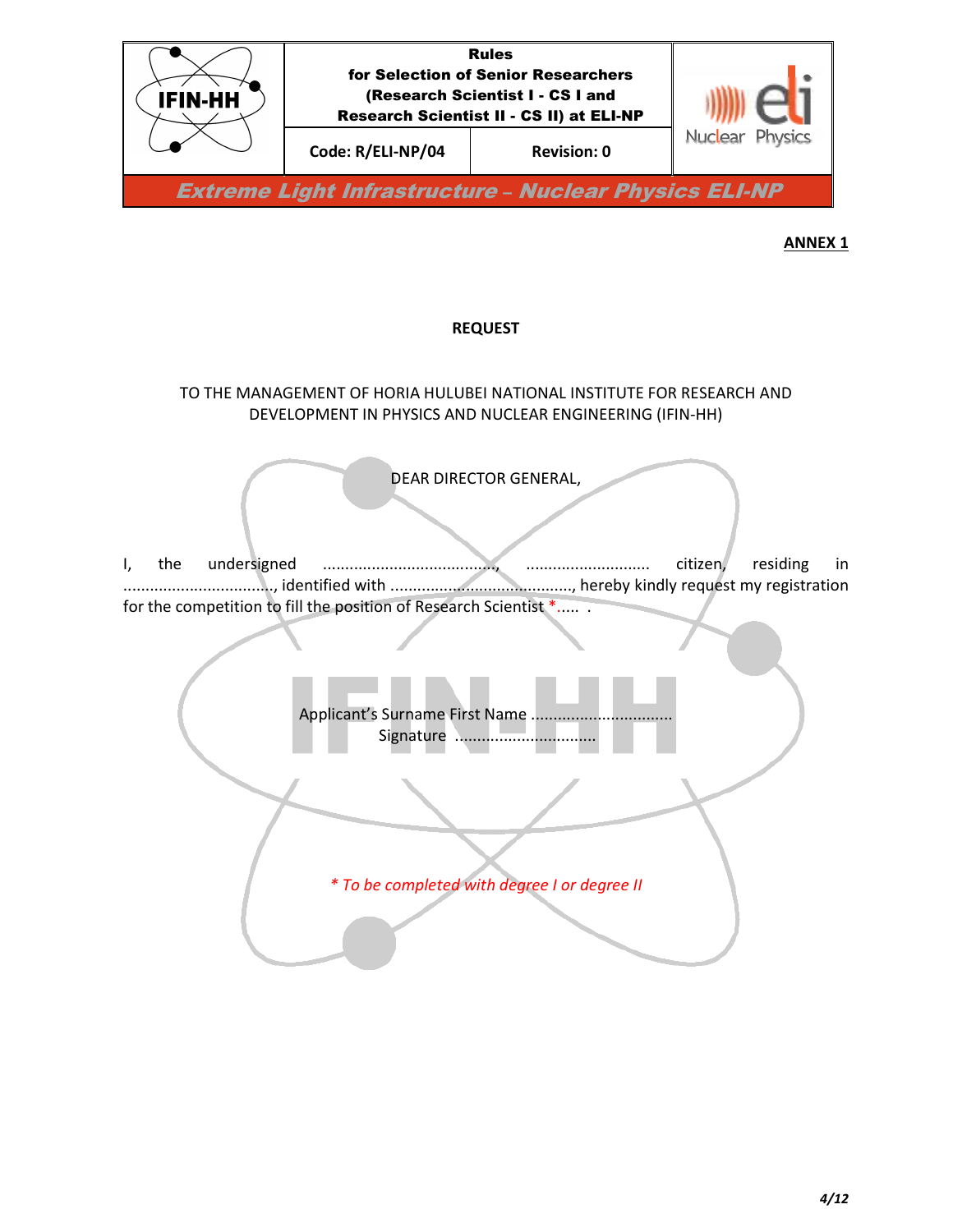

# **APPLICATION FORM**

- 1. Job Title:
- 2. Candidate's Surname and First Name:
- 3. Research Activity (if applicable):
- 4. Reasons for which I consider myself fit for the position for which I apply:
- 5. Year when I obtained the scientific title of doctor of philosophy (if applicable):
- 6. Outstanding results obtained in the previous activity:
- 7. Goals to reach if filling the position:
- 8. Please specify the source of information regarding the position you apply for: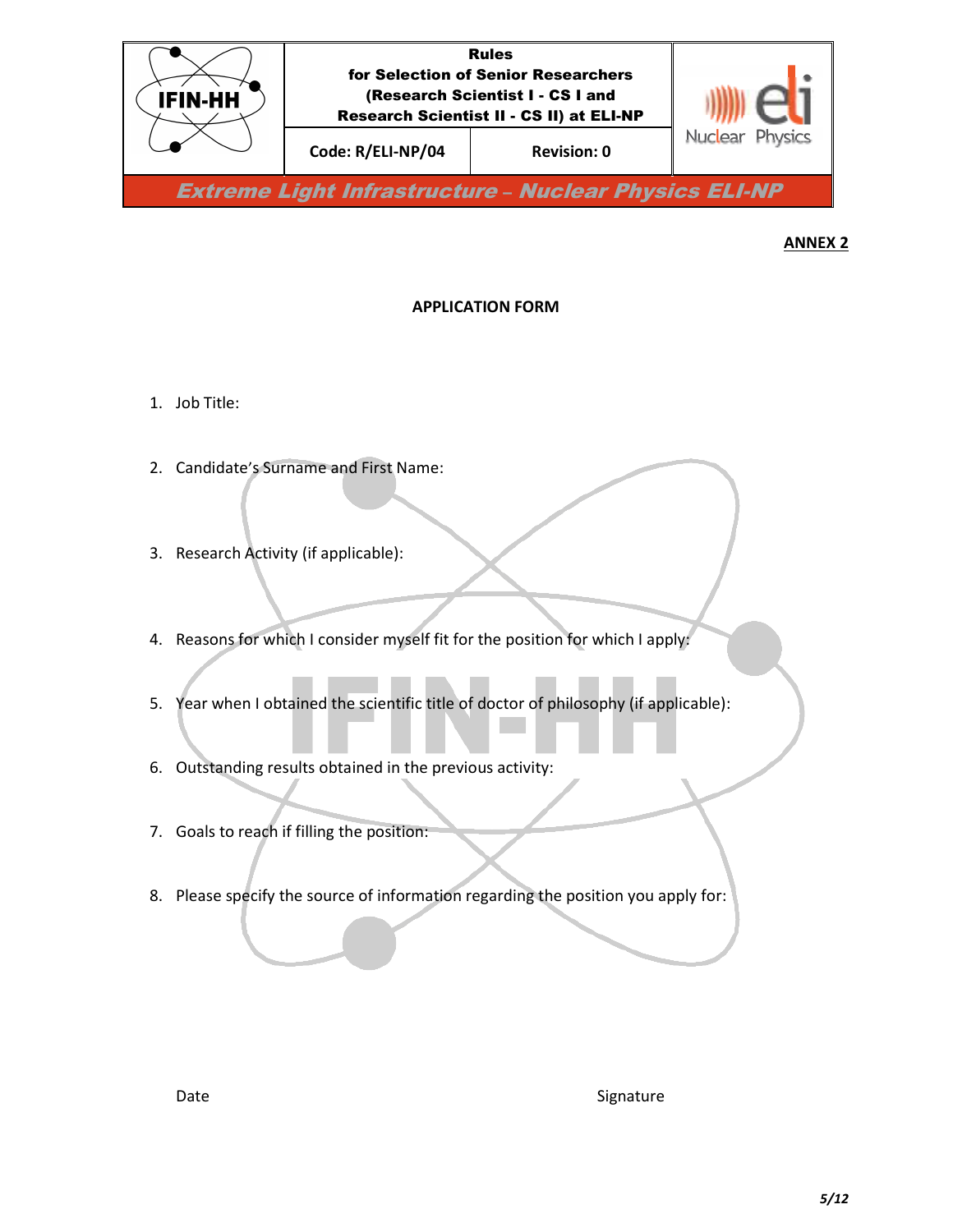

# **MINIMUM STANDARDS NECESSARY AND MANDATORY FOR CONFERRING PROFESSIONAL DEGREES IN RESEARCH AND DEVELOPMENT**

# **1. Teaching and Professional Activity**

| No. | <b>Type of Activities</b>                                                                                                                                                                                                                                                                                                                                                                                                                                                                                                                                                                                                        | <b>Indicators</b>                                            |  |
|-----|----------------------------------------------------------------------------------------------------------------------------------------------------------------------------------------------------------------------------------------------------------------------------------------------------------------------------------------------------------------------------------------------------------------------------------------------------------------------------------------------------------------------------------------------------------------------------------------------------------------------------------|--------------------------------------------------------------|--|
| 1.  | Books at Web of Science recognised international publishing houses<br>as author                                                                                                                                                                                                                                                                                                                                                                                                                                                                                                                                                  | $A_{\rm l} = \sum 4/n_i^{ef}$                                |  |
| 2.  | Book chapters at Web of Science recognised international publishing<br>houses as author/Reviews in ISI-rated journals                                                                                                                                                                                                                                                                                                                                                                                                                                                                                                            | $A_2 = \sum^i 1/n_i^{ef}$                                    |  |
| 3.  | Books at Web of Science recognised international publishing houses<br>as editor                                                                                                                                                                                                                                                                                                                                                                                                                                                                                                                                                  | $A_3 = \sum 0.5 / n_i^{ef}$                                  |  |
| 4.  | Books, manuals, laboratory guides at national or other international<br>publishing houses as author, internal notes, presentations given for<br>approving data reviews within large collaborations                                                                                                                                                                                                                                                                                                                                                                                                                               | $A_4 = \sum 0.5 / n_i^{ef}$                                  |  |
| 5.  | Book chapters at national or other international publishing houses as<br>author                                                                                                                                                                                                                                                                                                                                                                                                                                                                                                                                                  | $A_5 = \sum_i 0.2 / n_i^{ef}$                                |  |
| 6.  | Papers in extenso (at least 3 pages) published in ISI-indexed<br>Proceedings                                                                                                                                                                                                                                                                                                                                                                                                                                                                                                                                                     | $A_6 = \sum_i 0.2 / n_i^{ef}$<br>$A_7 = \sum_i 3 / n_i^{ef}$ |  |
| 7.  | International patents awarded                                                                                                                                                                                                                                                                                                                                                                                                                                                                                                                                                                                                    |                                                              |  |
| 8.  | National patents awarded                                                                                                                                                                                                                                                                                                                                                                                                                                                                                                                                                                                                         | $A_8 = \sum_i 0.5 / n_i^{ef}$                                |  |
| 9.  | Manager/responsible person/coordinator for study programmes,<br>continuing<br>training<br>programmes, educational<br>projects<br>and<br>infrastructure projects (research projects are excluded)                                                                                                                                                                                                                                                                                                                                                                                                                                 | $A_9 = \sum 0.5$                                             |  |
| 10. | Manager/responsible person for research projects amounting to $V_i$<br>Euro won through national or international competition (the projects<br>under item 9 are excluded). Amounts in RON or in other currencies<br>shall be converted to Euro at the average exchange rate in the<br>respective year according to <b>www.bnr.ro</b> for the period after 1999<br>and at the exchange rate in 1999 for the previous period. Project<br>responsible persons are those leading a research team, being<br>mentioned as such in the submitted project; in their case only the<br>amount related to the led team shall be considered. | $A_{10} = \sum_i V_i / 100.000$                              |  |
| 11. | <b>TOTAL</b>                                                                                                                                                                                                                                                                                                                                                                                                                                                                                                                                                                                                                     | $A = \sum_{i=1}^{N} A_i$                                     |  |

 $n_i^{ef}$  = is the actual number of authors of item *i* and takes the following values:

| $n_{i}$        | if $n_i \leq 5$       |
|----------------|-----------------------|
| $(n_i + 5)/2$  | if $5 < n_i \le 15$   |
| $(n_i + 15)/3$ | if $15 < n_i \leq 75$ |
| $(n_i + 45)/4$ | if $n_i > 75$         |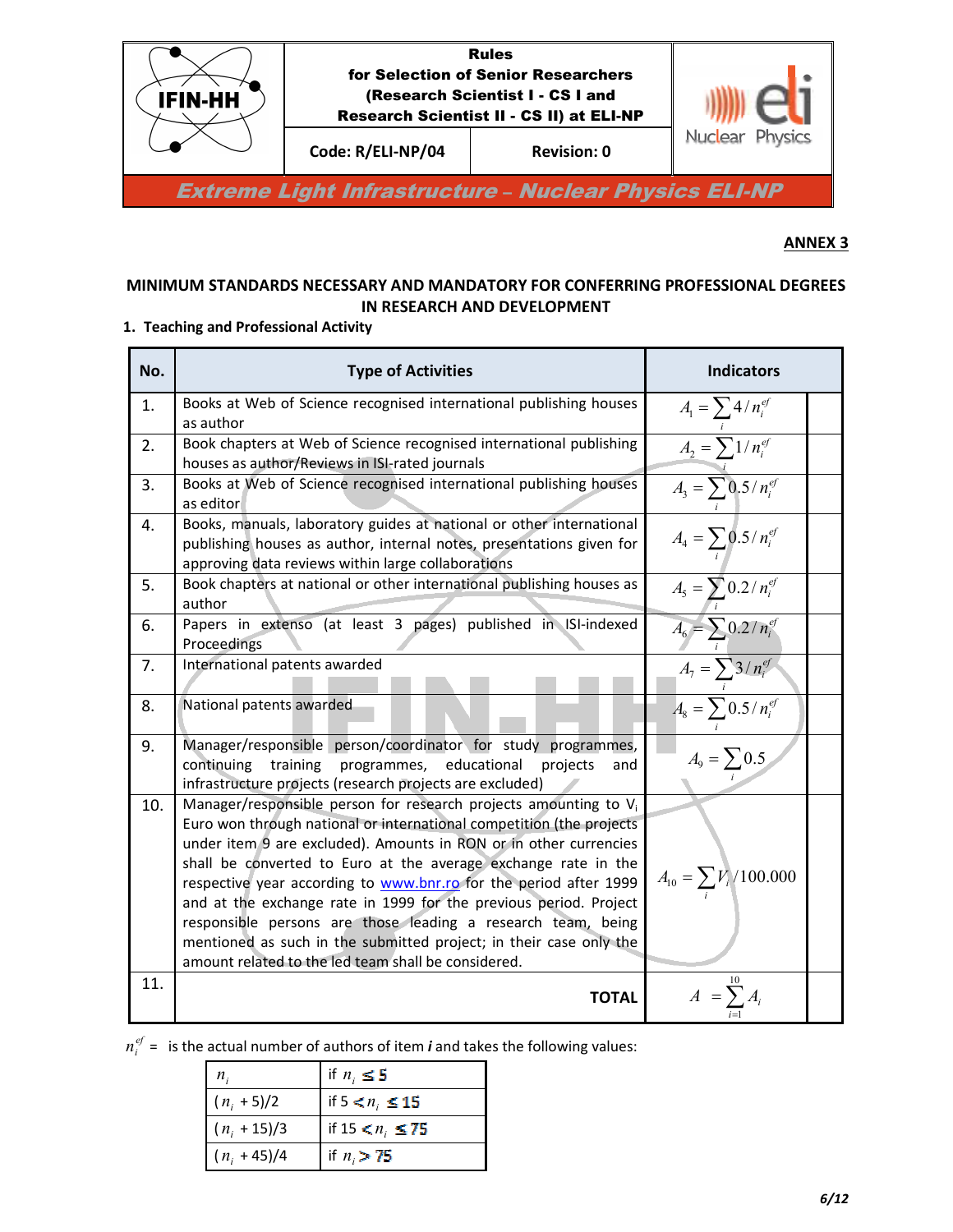

 $n_i$  = is the number of authors of item *i*. In case of HEPP publications (High Energy Particle Physics) with a large number of authors, if the article is based on an internal note of the experiment to which the candidate is co-author, then  $n_i^{ef}$  may be given by the number of authors in the internal note.

"Article. Proceedings paper" type of papers may be considered under items 1, 2 or 6, only once, at the candidate's choice.

Web of Science recognised publishing houses are to be found on the Web of Science Publishers – Master Book List – Publishers website (http://wokinfo.com/mbl/publishers/).

It is recommended that each candidate creates a ResearcherID account to facilitate the verification of data on the research activity and the activity impact recognition.

# **2. Research Activity**

| No.           | <b>Type of Activities</b>                                                                                                                                                                                                                                                                                                                                                                                                                                                                                                                                                                                                 | <b>Indicators</b>         |  |
|---------------|---------------------------------------------------------------------------------------------------------------------------------------------------------------------------------------------------------------------------------------------------------------------------------------------------------------------------------------------------------------------------------------------------------------------------------------------------------------------------------------------------------------------------------------------------------------------------------------------------------------------------|---------------------------|--|
|               | Original scientific articles in extenso as author                                                                                                                                                                                                                                                                                                                                                                                                                                                                                                                                                                         | $I = \sum AIS_i/n_i^{ef}$ |  |
| $\mathcal{P}$ | Original scientific articles in extenso as first author or corresponding<br>author, according to the mentions on the article.<br>Articles where authors are indicated in the alphabetical order of their<br>name and the candidate is first author exclusively due to his/her name<br>and the alphabetical order shall not be taken into account.<br>In case of HEPP publications (High Energy Particle Physics) with a large<br>number of authors, if the article is based on an internal note whose<br>approval for being sent for publication was upheld by the author, then<br>the author is considered first author. | $\boldsymbol{P}$          |  |

*AISi* = is the absolute influence score of the scientific journal where article *i* was published, according to its year of publication as per www.eigenfactor.org for articles published until 2006 and Journal Citation Report (ISI Web of Science) starting from 2007; should the publishing year be not found in the database, the closest year shall be chosen.

#### **3. Activity Impact Recognition**

| No. | <b>Type of Activities</b>                                                                                                                                                                                                                                                                                                         | <b>Indicators</b> |  |
|-----|-----------------------------------------------------------------------------------------------------------------------------------------------------------------------------------------------------------------------------------------------------------------------------------------------------------------------------------|-------------------|--|
|     | 1. Citations in scientific journals with impact factor found in InCites Journal $\int_{C} C = \sum_{i} c_i / n_i^{ef}$<br>Citation Reports or in books at Web of Science recognised publishing<br>houses.<br>Citations originating from articles having the candidate as author or co-<br>author shall not be taken into account. |                   |  |
|     | Hirsch Index                                                                                                                                                                                                                                                                                                                      |                   |  |

 $c_i$  = number of citations in ISI journals of publication  $\bm{i}$ 

*h* = is defined as follows: an author has a Hirsch index *h* if he/she published *h* articles, each cited at least *h* times. To calculate the Hirsch index, the ISI Web of Science database shall be used.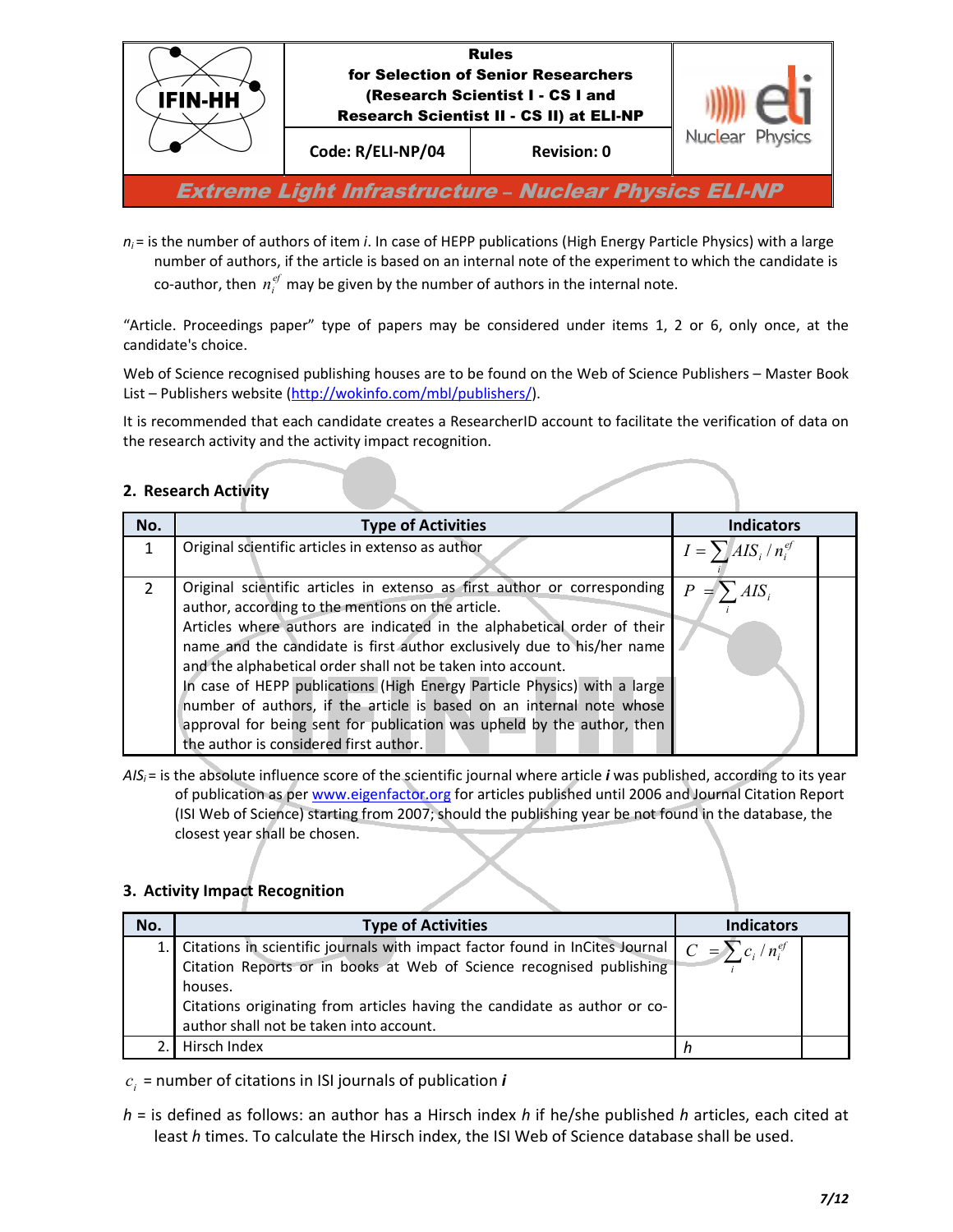

# **4. Minimum Conditions**

| No.            | <b>Category</b>                             |                             |                            |
|----------------|---------------------------------------------|-----------------------------|----------------------------|
|                | <b>Scope of Work</b>                        | <b>Conditions for CS II</b> | <b>Conditions for CS I</b> |
| $\mathbf{1}$   | <b>Teaching and Professional Activity</b>   | $A \geq 1$                  | $A \geq 2$                 |
| $\overline{2}$ | <b>Research Activity</b>                    | $1 \geq 2$                  | $1 \geq 4$                 |
|                |                                             | $P \geq 2$                  | $P \geq 4$                 |
| 3              | <b>Activity Impact Recognition</b>          | $C \geq 20$                 | $C \geq 40$                |
|                |                                             | $h \geq 5$                  | $h \geq 10$                |
|                | <b>TOTAL SCORE</b>                          | $T \geq 5$                  | $T \geq 12$                |
|                | $T = A + P/\overline{2} + I/2 + C/20 + h/5$ |                             |                            |

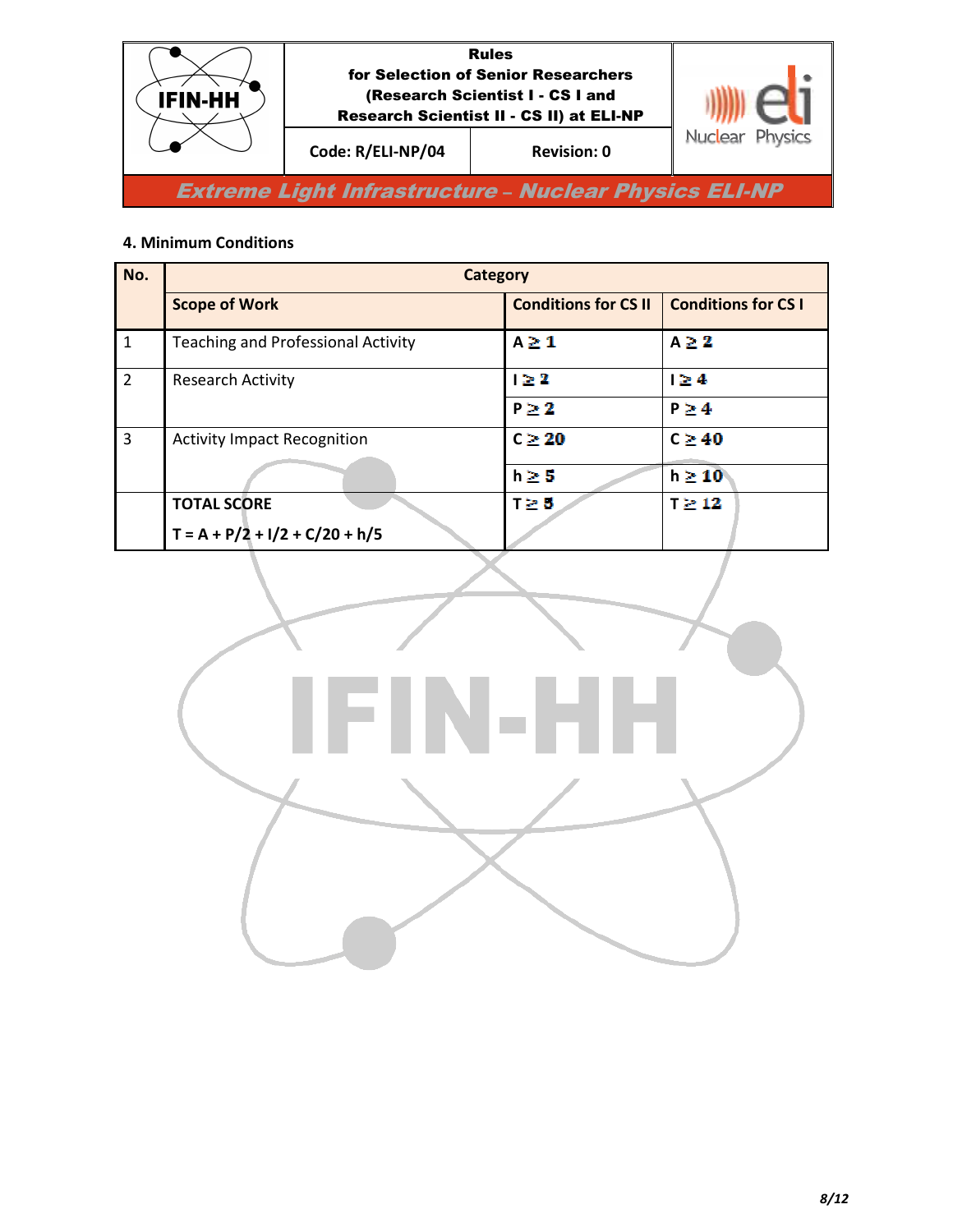

## **METHODOLOGY ON THE RECOGNITION OF THE PhD DIPLOMA AND OF THE TITLE OF DOCTOR OF PHILOSOPHY (code PO-IFIN-02)**

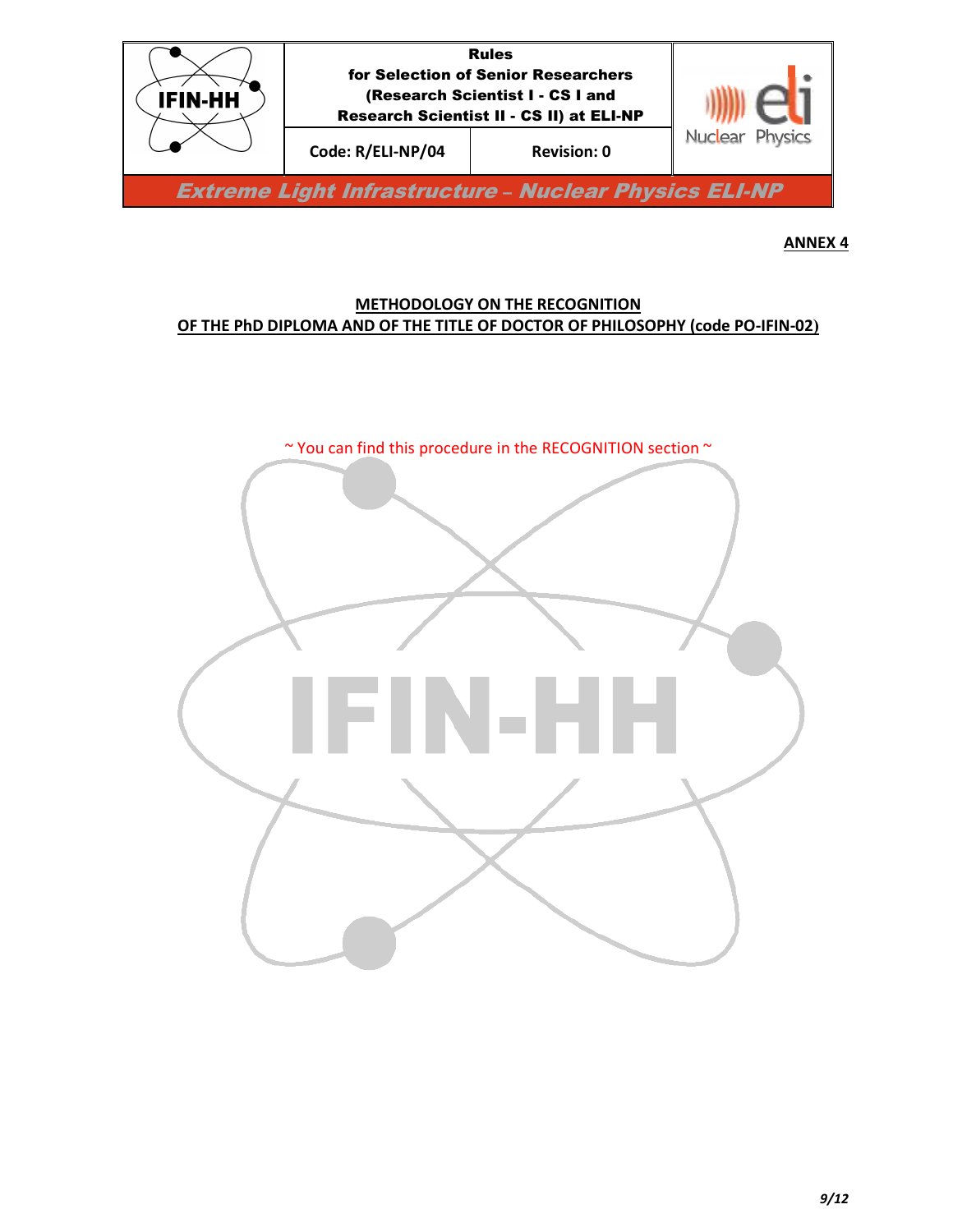

#### **METHODOLOGY ON THE RECOGNITION OF THE BACHELOR**'**S DIPLOMA/MASTER**'**S DIPLOMA (code PO-IFIN-03)**

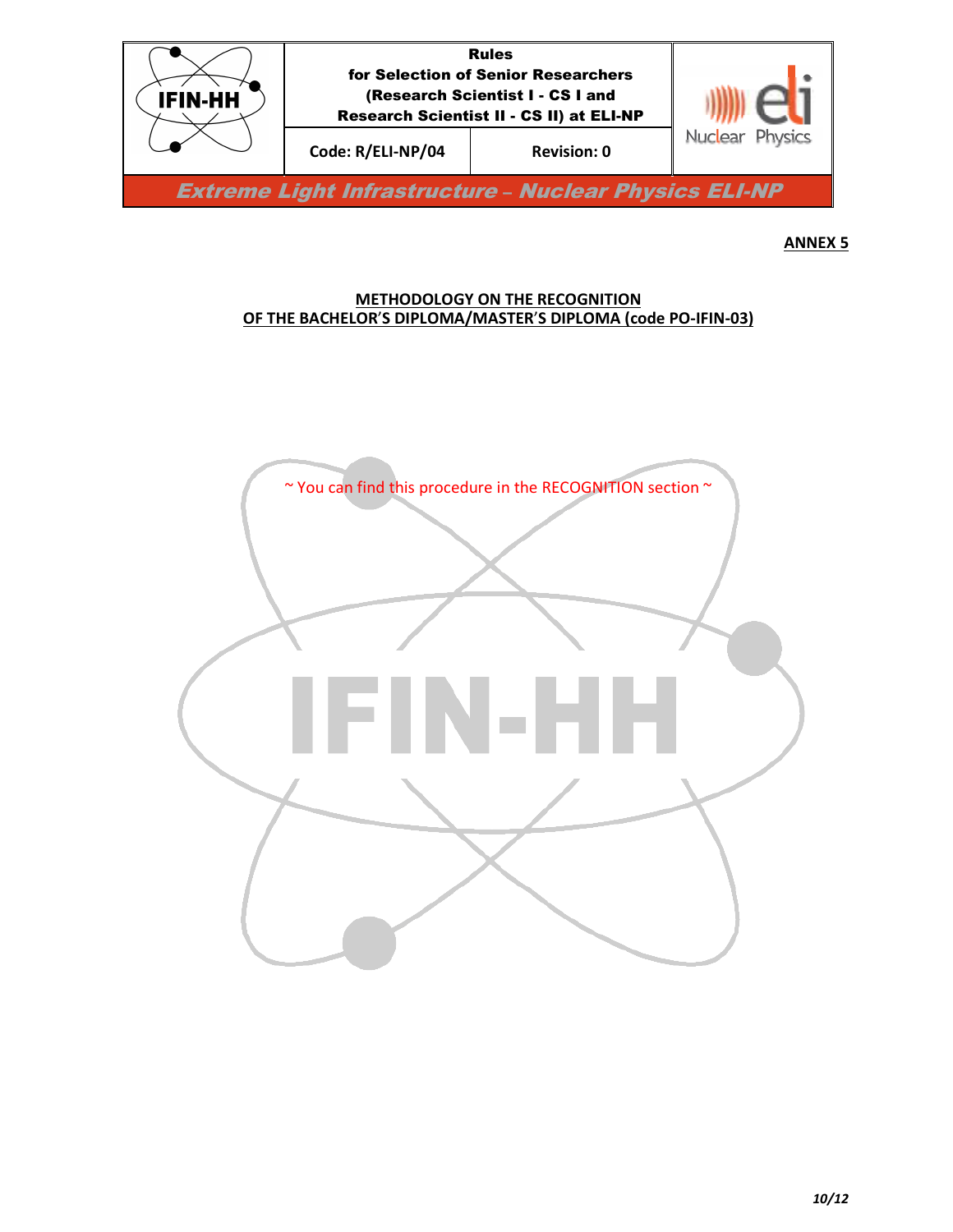

### **DECLARATION OF LIABILITY**

 I, the undersigned ……………………………………….born on…………… in…………………. residing in …………………...……..……………..................................................... *Personal Numerical Code (CNP)\**…………………………………*..,* declare on my honour that the information in the folder submitted to fill the position of *\*\**………………..……., in: nuclear physics, laser physics and related areas, at Horia Hulubei National Institute for Research and Development in Physics and Nuclear Engineering IFIN-HH, announced in the *newspaper\*\*\**…………………… of*\*\*\*\**……………………..and at the headquarters of the institute, present my own achievements and activities and I acknowledge that I shall otherwise bear the consequences of making false statements, in accordance with the legislation in force.



- it shall be entirely handwritten by the candidate in blue ink/ballpoint pen;
- Personal Numerical Code (CNP)\* to be completed only for candidates who have also Romanian citizenship;
- the position of \*\* to be completed with the name of the position for which the candidate was selected in the first stage: *Research Scientist I* or *Research Scientist II*
- the newspaper \*\*\* to be completed with the information made available by the institute;
- of \*\*\*\* to be completed with the information made available by the institute.